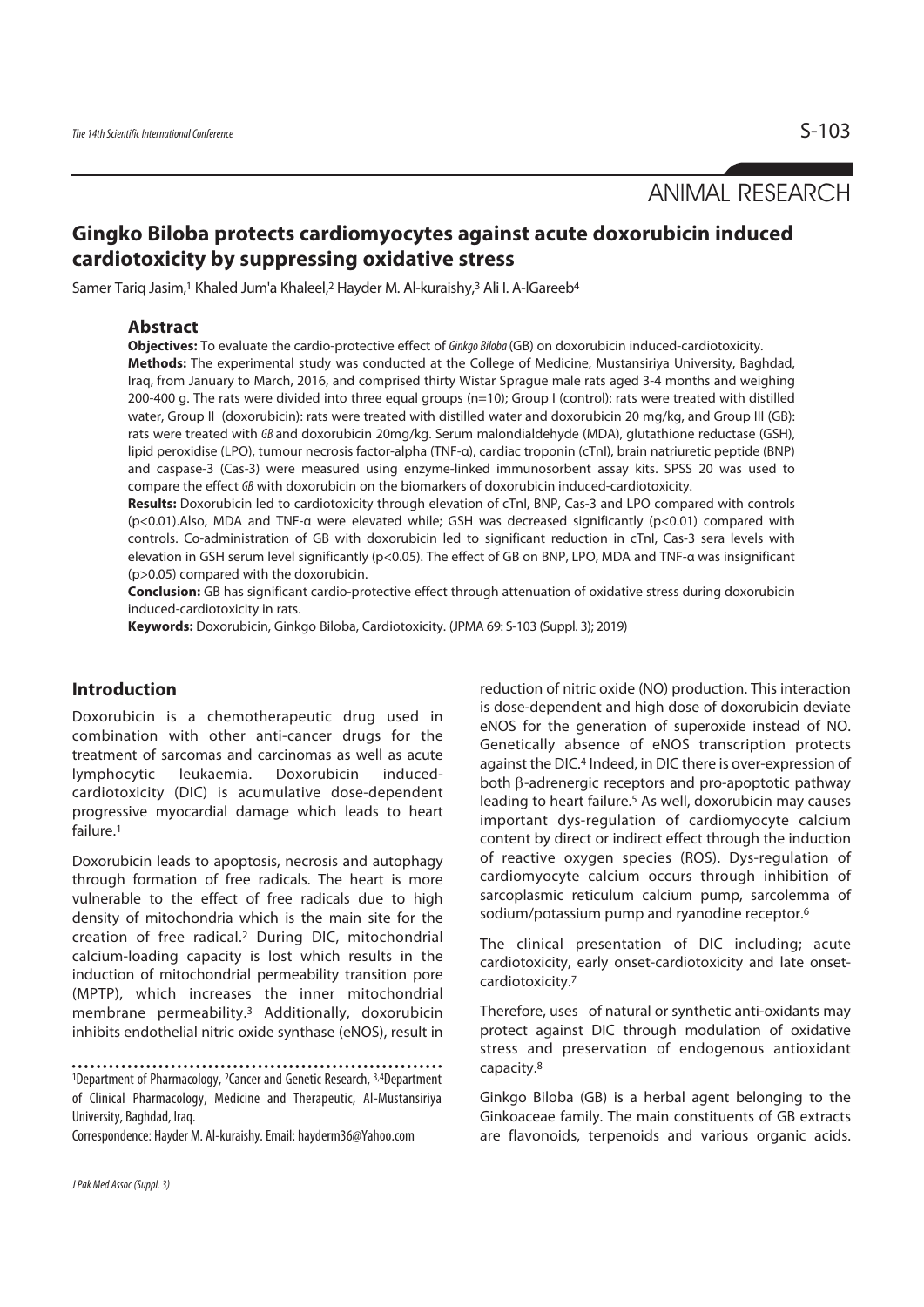Flavonoids are responsible for the major anti-oxidant effect of GB, which reduced the level of free radicals and prevent lipid peroxidation.9

Therefore, the aim of the present study was to evaluate the cardio-protective effect of Ginkgo Biloba (GB) on doxorubicin induced-cardiotoxicity in rats.

### **Materials and Methods**

This experimental study was conducted in the Department of Pharmacology, College of Medicine, Mustansiriya University, Baghdad, Iraq, from January to March, 2016, and comprised thirty Wistar Sprague male rats aged 3-4 months and weighing 200-400 grams each. The animals were obtained from the International Centre of Cancer and Medical Researches, College of Medicine, Mustansiriya University Baghdad-Iraq. The rats were placed in cages at suitable room temperature and artificial 12/12hrs light-dark cycle. They left for one week for acclimatisation without any intervention and with free access to normal chow pellets and water ad libitum. Care for animals was taken according to the Guide to the Care and Use of Laboratory,10 animals after getting approval from the institutional ethics committee.

After the acclimatisation period, the rats were randomly divided into three equal groups (n=10). The induction of cardiotoxicity was done in line with literature.11

Group I (control): rats were treated with distilled water 5 ml/kg/day orally for 10 days. Group II (doxorubicin): rats were treated with distilled water 5 ml/kg orally for 10 days and on 8th day they received single intra-peritoneal injection of doxorubicin 20 mg/kg. Group III (GB): rats were treated with GB 100 mg/kg/day for 10 days and on 8th day they received single intra-peritoneal injection of doxorubicin 20 mg/kg.

On 11th day, rat decapitation was done under chloroform anaesthesia, and 3-4ml of blood samples was centrifugated for 10 minutes at 5000 rpm at room temperature. The formed sera were isolated and kept at - 20°C till the time of analysis.

# **Biochemical Variables**

Serum malondialdehyde (MDA), glutathione reductase (GSH), lipid peroxidase (LPO), tumour necrosis factoralpha (TNF- $\alpha$ ), cardiac troponin (cTnl), brain natriuretic peptide (BNP) and caspase-3(Cas-3)were measured by using enzyme-linked immunosorbent assay (ELISA) kit method as per the instructions given by the manufacturers (Myo-bio source, USA).

# **Histopathological Variables**

For tissue sample collection, the heart was separated from the decapitated animals, and stored in normal saline solution. The isolated hearts were fixed in 10% formalin buffer to preserve the tissue structure according to the paraffin methods.12 The staining of the tissue sections was done by using haematoxylin and eosin (H&E) stains.

### **Statistical Analysis**

Data analysis was done using SPSS 20, and it was presented as mean± standard deviation (SD). The variables were tested using unpaired student t-test to compare treated groups with control. The levels of significance was set at p<0.05.

#### **Results**

Doxorubicin led to cardiotoxicity through elevation of cTnI, BNP, Cas-3andLPO compared with controls (p<0.01). Also, MDA and TNF- $\alpha$  were elevated while; GSH was decreased significantly (p<0.01) compared with controls (Table-1). Co-administration of GB with doxorubicin led to

Table-1: Serum level of cardiac biomarkers during doxorubicin-induced cardiotoxicity in rats compared to the controls.

| <b>Parameters</b>    | Control           | Doxorubicin       | % changes | P         |
|----------------------|-------------------|-------------------|-----------|-----------|
|                      | $(n=10)$          | $(n=10)$          |           |           |
|                      |                   |                   |           |           |
| $BNP(\mu q/L)$       | $10.67 \pm 1.63$  | $17.17 + 1.94$    | $+60.94$  | $0.0001*$ |
| Caspase-3 (pmol/L)   | $13.33 + 2.42$    | $24.67 + 4.59$    | $+84.9$   | $0.0003*$ |
| $cTn$ (ng/L)         | $17 + 3.41$       | $42.0 + 7.54$     | $+147$    | $0.0001*$ |
| GSH (pmol/L)         | $24.83 \pm 3.97$  | $14.5 + 4.32$     | $-41.6$   | $0.001*$  |
| LPO (nmol/L)         | $14.83 \pm 1.72$  | $26.17 + 7.83$    | $+76.4$   | $0.0061*$ |
| MDA (nmol/L)         | $1.1 + 0.414$     | $1.933 + 0.74$    | $+75.7$   | $0.03***$ |
| TNF- $\alpha$ (ng/L) | $23.17 \pm 11.09$ | $37.333 \pm 8.96$ | $+61.1$   | $0.03***$ |

Results are expressed as mean $\pm$  SD; \*p<0.01, \*\*p<0.05, BNP: Brain natriuretic peptide, GSH: Glutathioneperoxidise; cTn: Cardiac troponin; LPO: Lipid peroxidise; MDA: Malondialdehyde; TNF: Tumour necrosis factor alpha.

Table-2: effects of Gingko Biloba on cardiac biomarker levels during doxorubicininduced cardiotoxicity in rats compared to the controls.

| <b>Parameters</b>       | Doxorubicin<br>$(n=10)$ | Gingko Biloba<br>$(n=10)$ | P       |
|-------------------------|-------------------------|---------------------------|---------|
| $BNP(\mu q/L)$          | $17.17 + 1.94$          | $15.8 \pm 1.788$          | 0.25    |
| Caspase-3 (pmol/L)      | $24.67 + 4.59$          | $20.4 \pm 1.14$           | $0.03*$ |
| Cardiac troponin (ng/L) | $42.0 + 7.54$           | $32.8 + 4.21$             | $0.03*$ |
| GSH (pmol/L)            | $14.5 + 4.32$           | $19.2 + 3.34$             | $0.02*$ |
| LPO (nmol/L)            | $26.17 \pm 7.83$        | $24.6 \pm 2.23$           | 0.40    |
| MDA (nmol/L)            | $1.933 \pm 0.74$        | $1.60 + 0.15$             | 0.14    |
| TNF- $\alpha$ (ng/L)    | $37.333 + 8.96$         | $34.0 \pm 3.83$           | 0.25    |

Results are expressed as mean $\pm$  SD; \*p<0.01, p<0.05, BNP: Brain natriuretic peptide, GSH: Glutathioneperoxidise; cTn: cardiac troponin; LPO: Lipid peroxidise; MDA: Malondialdehyde; TNF: Tumour necrosis factor alpha.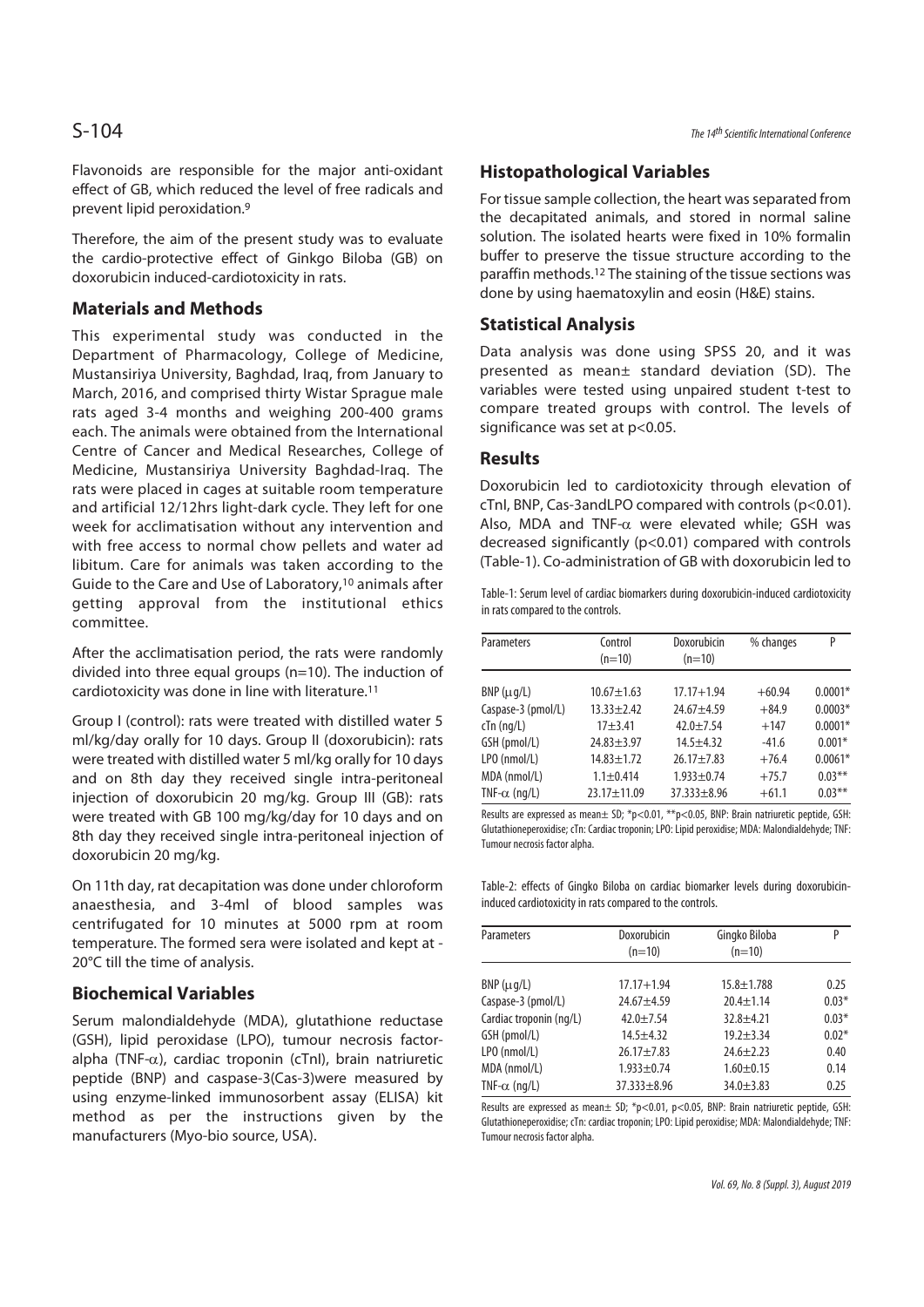

Figure-1: Changes in cardiac biomarkers due to administration of Gingko Biloba during doxorubicin-induced cardiotoxicity.

significant reduction in cTnI, Cas-3 sera levels with elevation in GSH serum level significantly (p<0.05). The effect of GB on BNP, LPO, MDA and TNF-α was insignificant (p>0.05) compared with the doxorubicin (Table-2). Percent changes illustrated a decline in cTnI, BNP, Cas-3, LPO, MDA and TNF-α with significant elevation of GSH (Figure-1).

Regarding histopathological changes, GB reduced myocardial damage, muscles fibre fragmentation with preservation of nuclei. However, congested and dilated blood vessels were still present with less frequent inflammatory and apoptotic cells (Figure-2).

# **Discussion**

In the present study, DIC was established by an elevation in the serum level of BNP compared with controls which was in agreement with several studies that described the response of BNP in DIC.13 The elevation in the serum levels of BNP was due to the development of cardiomyopathy and left ventricular dysfunction (LVD).When the heart is injured, BNPis rapidly secreted from the heart tissue, as showed in a previous study.14 Therefore, BNP elevation in the present study might be due to the occurrence of acute heart failure by high doxorubicin dose.15

In the present study, pre-treatment with GB had no significant effect on serum BNP level which was in contrast with Khafaga et al study that showed

significant reduction in BNP serum levels upon GB administration.16 However; our result might be due to short duration of the study or small dose of GB to counter the full prone effect of doxorubicin.

The present study pointed out that doxorubicin causes significant elevation in serum levels of Cas-3 in DIC compared with controls, which corresponded with Wang et al study that found doxorubicin elevates Cas-3 level and activate apoptosis by decreasing the expression of anti-apoptotic B-cell lymphoma-2 (Bcl-2) protein and augmented oxidative stress by increasing oxygen species production.17



Figure-2: Histopathological sections of myocardial tissue. (A): Shows normal myocardial tissue, magnification 40X, hematoxylin and eosin (H&E). (B): Showed myocardial tissue, congested and dilated blood vessel (black arrow) with inflammatory cells (yellow arrow) and apoptotic cell (green arrow), magnification 40X, (H&E). (C): Showed improved myocardial damage, preserved nuclei and less muscles fibre fragmentation but congested and dilated blood vessels are still present (black arrow), less frequent inflammatory cells (yellow arrow) and less apoptotic cells (green arrow), 40X, (H&E).

J Pak Med Assoc (Suppl. 3)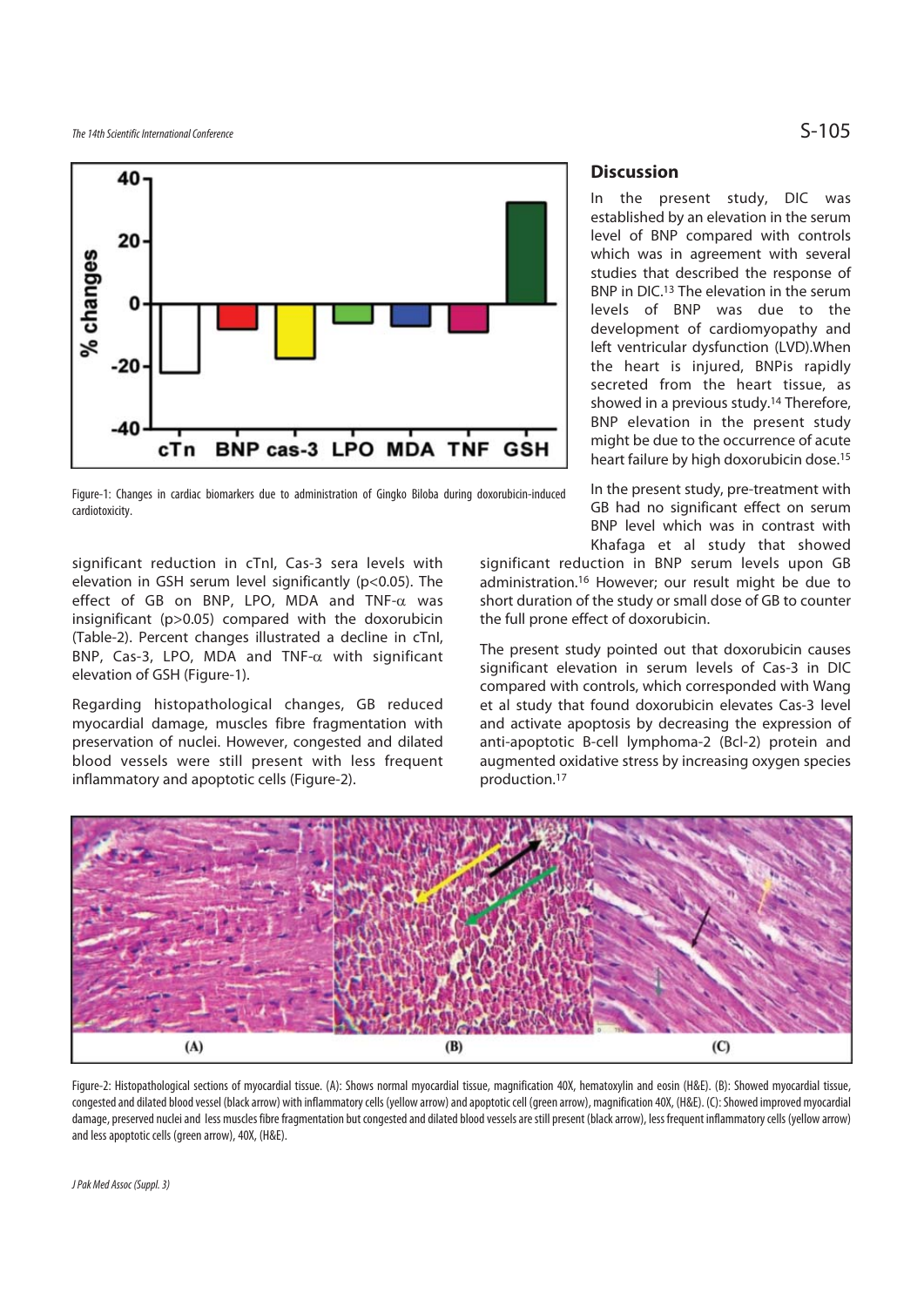Moreover, the present study illustrated that pretreatment with GB had a significant effect on the reduction of Cas-3 level in DIC through suppression of caspase-3/9 activity due to its anti-oxidant, antiinflammatory and anti-apoptotic effects of GB.18

Besides, the present study illustrated that doxorubicin caused significant decrease in glutathione peroxidase (GPx) serum level in DIC as noted by a previous study that illustrated doxorubicin causes significant reduction in GPx serum level due to the production of free radicals.<sup>19</sup> Therefore, pre-treatment with GB led to a significant elevation in GPx serum in DIC as supported by Henriksen study that confirmed the anti-oxidant ability of GB.20

Indeed, the present study illustrated that cardiac injury induced by doxorubicin led to an increase in cTnI level which agrees with earlier studies.<sup>21</sup> Also, the present study illustrated that GB had a significant effect in the reduction of cTnI serum level due to important cardioprotective effect as revealed by Da Rocha et al.22

Additionally, our finding showed that lipid peroxidation was elevated in doxorubicin-treated group compared with control due to mitochondrial dysfunction, irondependent oxidative damage, production of reactive oxygen species, and depletion of endogenous antioxidants.23

A recent study showed that GB has ability in lowering lipid peroxidation due to its anti-oxidant effect.24 But in the present study; GB had no significant effect on lipid peroxidation which might be due to short duration of the study and/or low dose of GB.

It has been reported that elevation of MDA level is correlated with the increment of lipid peroxidation in DIC due to transformation of doxorubicin into semiquinone radical that reduces oxygen and form superoxide which reacts with polyunsaturated fatty acids to generate lipid hydroperoxide and MDA as the final product of lipid peroxidation process.25 The present study demonstrated that GB had no significant effect on MDA serum level compared with control, but an earlier study showed a significant reduction in MDA level.26

Indeed, the present study showed an increase in TNF- $\alpha$  in DIC compared with control as supported by Tian et al study that revealed an elevation in TNF- $\alpha$  serum level in doxorubicin cardiomyopathy may be due to the inflammatory changes.27

However, in the present study, pre-treatment with GB produced no significant effect on serum TNF-α which might be due to the difference in combination

percentage of GB extracts (flavonoids and terpenoids). In addition, results of the present study showed significant histo-pathological changes on the cardiac cells due to the cardio-protective effect of GB that reduces cardiomyocyte injury and preserves histological architectures.28

#### **Conclusion**

Ginkgo Biloba was found to have a significant cardioprotective effect through attenuation of oxidative stress during doxorubicin-induced cardiotoxicity in rats.

**Acknowledgment:** We are grateful to Prof. Dr. Sadiq M. Al-Hamash for his great support.

**Disclaimer:** None.

**Conflicts of Interest:** None.

**Source of Funding:** None.

#### **References**

- 1. Alkuraishy HM, Al-Gareeb AI, Al-hussaniy HA. Doxorubicin-Induced Cardiotoxicity: Molecular Mechanism and Protection by Conventional Drugs and Natural Products. Int J Clin Oncol Cancer Res 2017;2:31-44.
- 2. Mendivil-Perez M, Velez-Pardo C, Jimenez-Del-Rio M. Doxorubicin induces apoptosis in Jurkat cells by mitochondria-dependent and mitochondria-independent mechanisms under normoxic and hypoxic conditions. Anticancer Drugs 2015;26:583-98.
- 3. He H, Luo Y, Qiao Y, Zhang Z, Yin D, Yao J, You J, He M. Curcumin attenuates doxorubicin-induced cardiotoxicity via suppressing oxidative stress and preventing mitochondrial dysfunction mediated by 14-3-3γ. Food Funct 2018;9:4404-18.
- 4. Jung ID, Lee JS, Yun SY, Park CG, Han JW, Lee HW, et al. Doxorubicin inhibits the production of nitric oxide by colorectal cancer cells. Arch Pharm Res 2002;25:691-6.
- 5. Al-Kuraishy HM, Khaleel KJ, Mohammed MA. Significant attenuation and amelioration effects of labetalol in doxorubicininduced cardiotoxicity: An animal model study. J Cardiovasc Surg 2015;3:25-9.
- 6. Alkuraishy HM, Al-Gareeb AI. Advances and Prospects of Nicardipine Effects in Attenuation of Hydroxy-Daunorubicin Induced Acute Cardiotoxicity in rats. Adv Biomed Pharma2015;2:274-82.
- 7. Younis A, Freimark D, Klempfner R, Peled Y, Brodov Y, Goldenberg I, et al. Sub-acute vs. Late-onset presentation of oncotherapy related cardiotoxicity: predictors of cardiac function recovery and long-term outcome. Isr Med Assoc J 2018;20:486-90.
- 8. Quagliariello V, Vecchione R, Coppola C, Di Cicco C, De Capua A, Piscopo G, et al. Cardioprotective effects of nanoemulsions loaded with anti-inflammatory nutraceuticals against doxorubicin-induced cardiotoxicity. Nutrients 2018;10.e1304.
- 9. Al-Kuraishy HM. Central additive effect of Ginkgo biloba and Rhodiolarosea on psychomotor vigilance task and short-term working memory accuracy. J IntercultEthnopharmacol2015;5:7-13.
- 10. National Research Council. Guide for the Care and Use of Laboratory Animals: Eighth Edition. Washington, DC: The National Academies Press, 2011.
- 11. Alkuraishy HM, Algareeb AI, Albuhadilly AK, Almgoter BM. Modulation Effects of Piracetam and Ginkgo Biloba on the Cognitive and Working Memory Functions: Psychometric Study. CurrPsychopharmacol2014;3:87-92.